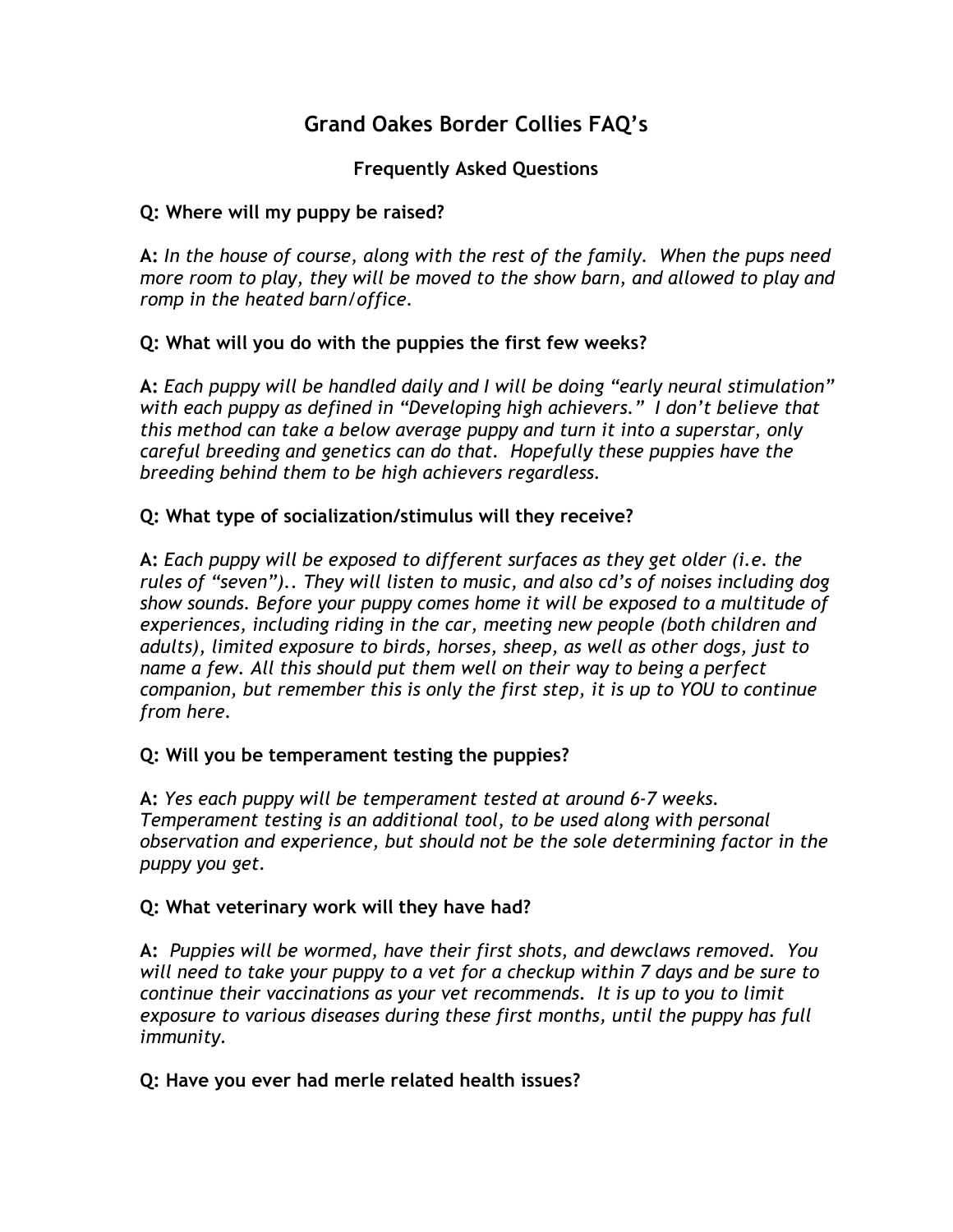A: No, There are no health issues with merles that are the result of a solid color x merle offspring. It is merle to merle offspring (which I don't do) that have health problems.

# Q: Do puppies with blue eyes have any vision problems

A: No, no more than people with blue eyes (just joking).

# Q: Will my puppy need to be checked for CEA?

A: none of the puppies can be affected and therefore CEA clear through parentage.

# Q: When will the puppies be weaned?

A: Puppies will be started on solid food as soon as they are showing interest. I plan to wean them around 6 weeks of age, but that also depends on the puppies

# Q: Is shipping a puppy safe, and how much does it cost?

A: Shipping a puppy is usually around \$300 in US (cost of airfare, crate, health paperwork). They have to fly live cargo. Not all planes can carry live cargo, since this is a cargo area, that is pressurized and temperature controlled for animals. Puppies are transported to and from the plane by van. I recommend shipping them American or Continental airlines if possible. You are responsible to pay for all shipping costs. You can also fly here and take the puppy back as carry-on. Though shipping is somewhat stressful, the important thing is to try to avoid shipping during the hot weather months. Here in Michigan, heat is not usually an issue. In summer months we can ship puppies at night, when it is cooler.

# Q: What all comes with my puppy?

A: You will get a packet with your signed Puppy Contract (must be signed prior to you receiving your puppy), ABCA/AKC paperwork, Copies of Parent papers, and other pertinent information on them, shots/worming schedule, and other information such as feeding recommendations.

# Q: Do you recommend puppy class?

A: Yes I believe all puppies should be enrolled in a puppy class, once they are 6 months of age, and only a class that offers nothing but positive reinforcement. You should not enter agility class until they are over 1 yr of age.

# Q: Will you continue to provide assistance to me after I purchase the puppy?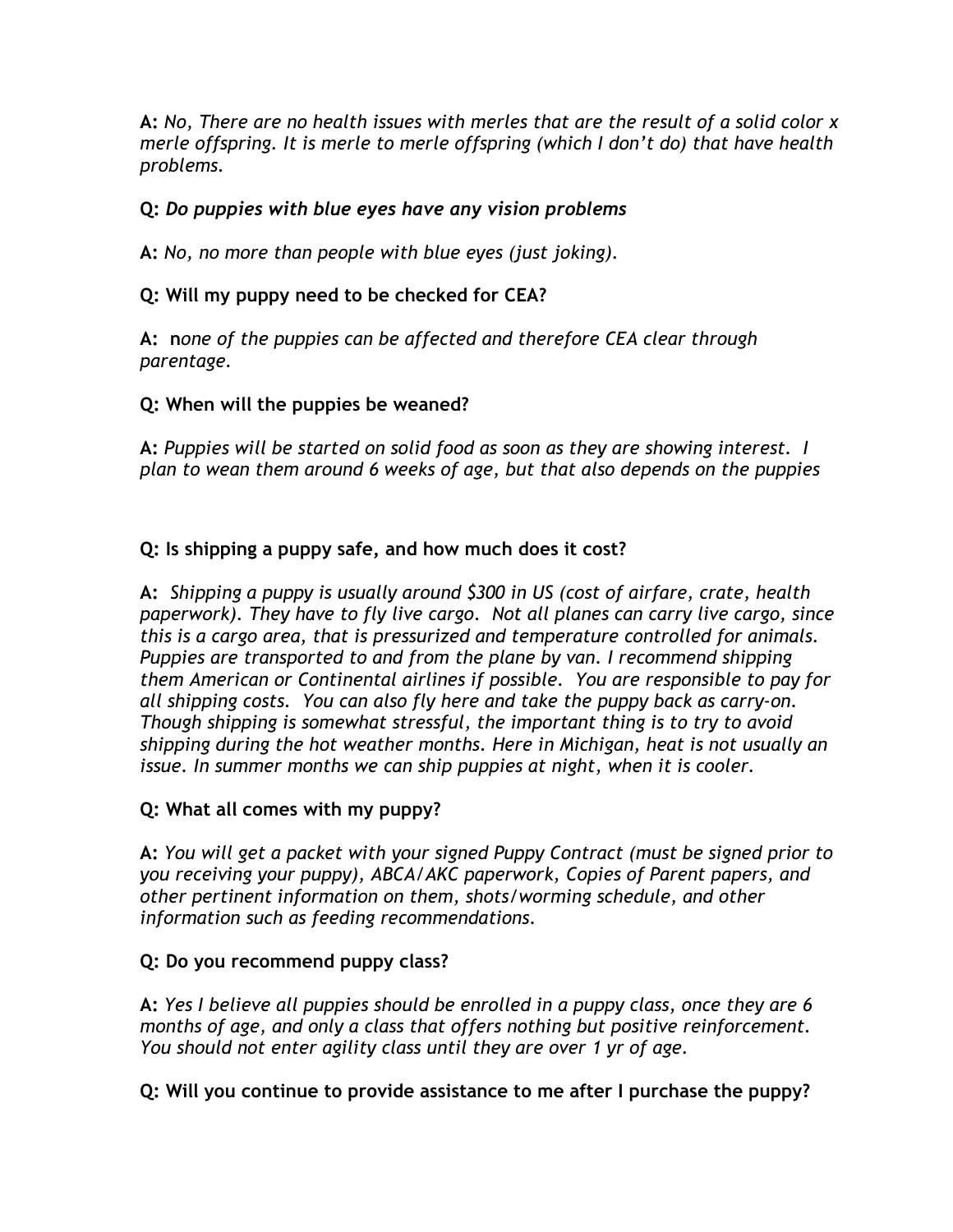A: Of course, I am always happy to assist for the life of the pup. If for some reason down the road you need to give up the pup, I can also assist you in finding a suitable home. I hope that you will continue to keep me posted on your puppies progress, and share pictures and brags later down the road.

# Q: What if my puppy begins to show signs of temperament issues?

A: Remember that improper socialization and training during early puppyhood, can negatively influence the development of the dogs temperament and behavior, and is a much larger influence than genetics. Enroll your puppy in a qualified puppy socialization class and you should avoid any problems. According to research, temperament of your puppy is 40% from genetics, and 60% from how you raise him/her.

# .Q: What naming requirements do you have?

A: You must start the name with "GRAND OAKES" and you choose the rest yourself. .

#### Q: Do you recommend any supplements?

A: Yes, I recommend that pups be on a joint supplement (especially for performance dogs) for their whole life. I prefer Cosequin. I also use Conquer K9 (HA) . I also feed my dogs Nzymes/pro-zyme, salmon oil, and probiotics, along with fresh meats, vegetables, fruit that are less than 20% of total fed (when feeding a balanced dog food). Never feed extra calcium or vitamin D when feeding a balanced food.

# Additional FAQ's especially for Performance dog owners

(Agility, herding, Frisbee, etc)

Environmental factors including but not limited to nutrition, exercise, injury, and/or training practices can be contributing factors to the development of many health problems such as hip dysplasia, elbow dysplasia, shoulder OCD, seizures etc.

Here are some important reminders about raising your puppy that I hope you will find informative.